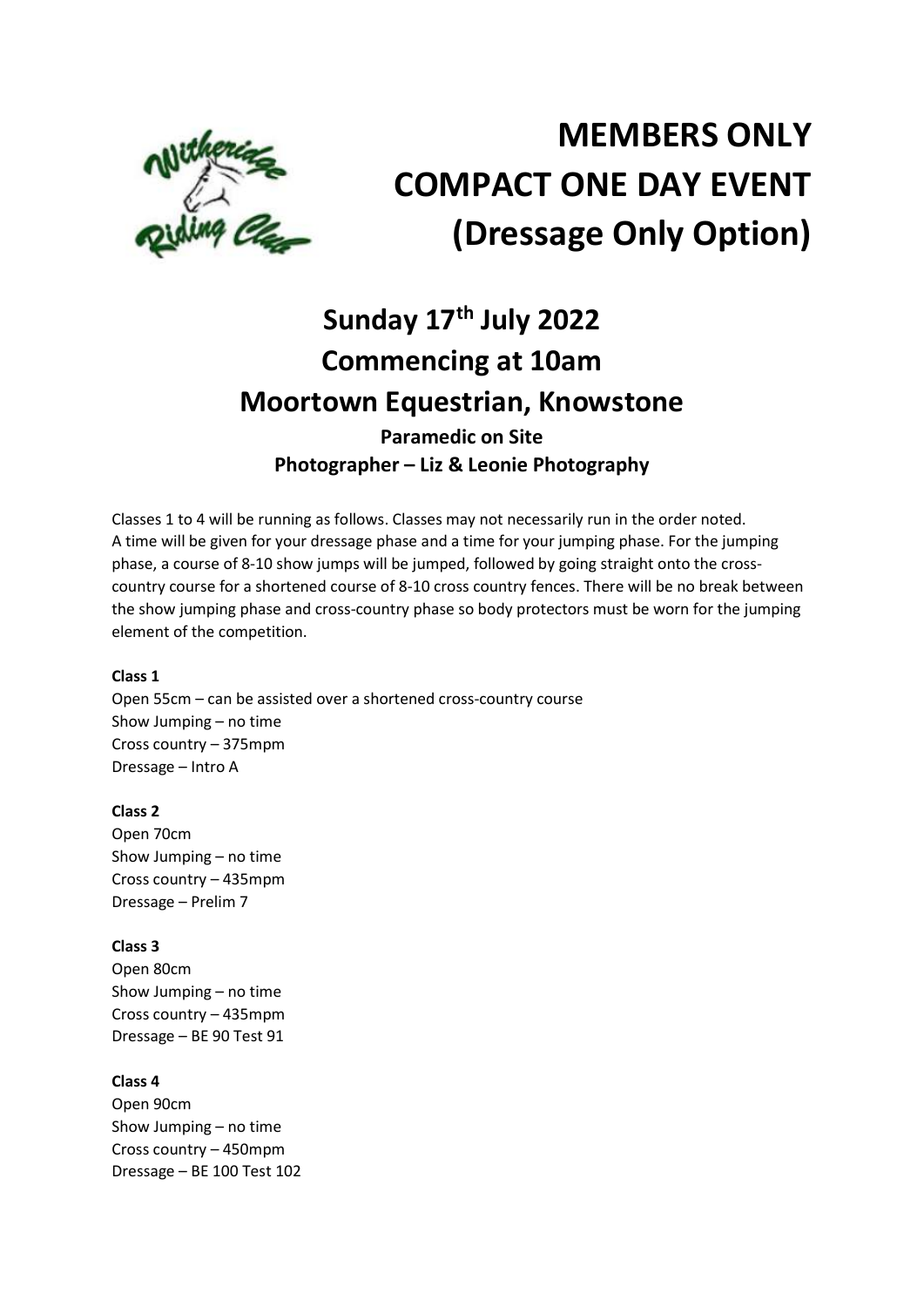# Dressage Only

Class 5 - Intro A

Class 6 - Prelim 7

Rosettes  $1^{st}$  to  $6^{th}$ , prizes for the winners.

Class 1 - £25

Classes 2-4 £30 a class

#### Classes 5 & 6 - £12 dressage only

Entries in advance via BACS – please email Nicky with your entry form once payment has been made –

nickyday917@hotmail.co.uk Witheridge Riding Club Account No: 20019356 Sort code: 40-27-56 Ref 'Surname' + ODE

# Entries close Monday 11<sup>th</sup> July, times will be posted Wednesday 13<sup>th</sup> July

Rules

- 1. Horses and ponies cannot take part in more than 2 classes (excluding classes 5 and 6).
- 2. Body protectors to be worn (classes 1 to 4) to current British standards and medical armbands to be worn – organisers of this event will refuse participation should equipment not be up to standard with no refund being made.
- 3. Hats must be worn whenever mounted and these must conform to current British safety standards - organisers of this event will refuse participation should equipment not be up to standard with no refund being made.
- 4. This is a member's only competition and members must have up to date BRC membership to be eligible to take part.
- 5. All competitors must follow instructions from stewards and officials.
- 6. All competitors must be ready to start at their allocated time or disqualification may occur.
- 7. The winning competitor will be the one with the least penalties in the fastest XC time.
- 8. The organisers and land owners have taken all reasonable precaution to ensure everyone's health and safety but are not responsible for the loss/damage of anyone's property. All competitors compete at their own risk.
- 9. Dogs are not permitted within the jump field.
- 10. Judges decision is final.
- 11. Penalties will be as per British Eventing rules.

Dressage – first error of course- 2, second error of course – 4, third error of course – elimination

Show jumping – knock down – 4, refusal – 4, second refusal – 8, turning a circle – 4, rider fall, starting the course before the bell – elimination

Cross country – first refusal – 20, second refusal – 40, for every second in excess of optimum time – 0.4, for every second in excess of 15 seconds under the optimum time – 0.4

12. Once riders are eliminated they will be asked to leave the course.